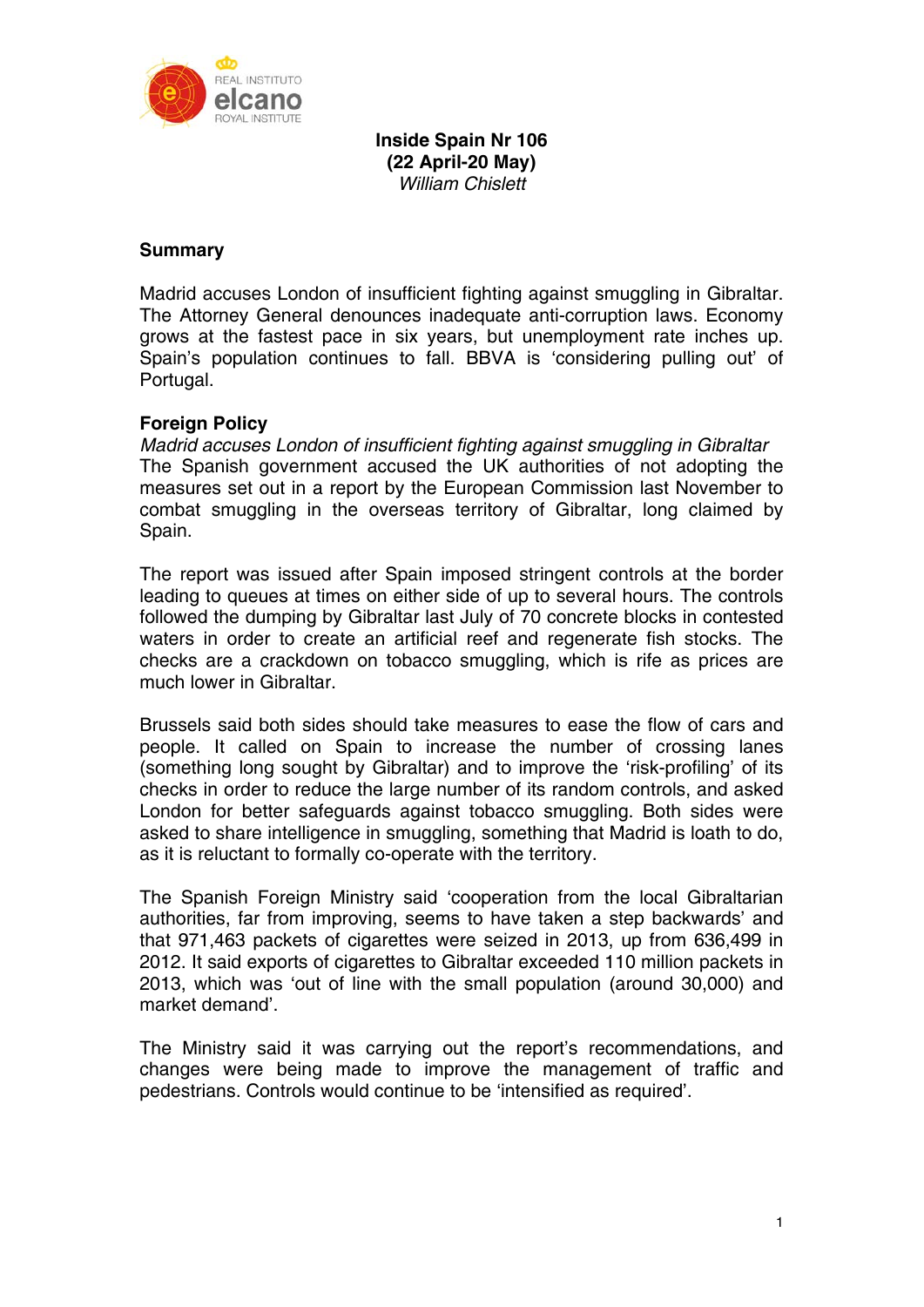

The British Foreign & Commonwealth Office did not issue a statement in response to Madrid's, which came a day after UK Europe Minister David Lidington denounced continued delays at the border and urged Spain to act on the Commission's recommendations. A senior UK diplomat said the government of Gibraltar had put into place the recommendations weeks ago.

*Foreign Minister promotes Spain's candidacy for a UN Security Council seat*  Spanish Foreign Minister José Manuel García-Margallo travelled to New York in a bid to boost Madrid's candidacy for one of the rotating seats on the UN Security Council.

Spain is competing for a non-permanent seat in the same group as Turkey and New Zealand for 2014-16, and the vote in October is expected to be tight. The votes of African countries are being particularly assiduously courted. García-Margallo said Africa has become 'one of the principal beneficiaries of development aid from Spain'.

The Security Council is made up of 15 members, five of them permanent with the right of veto –France, the UK, China, Russia and the US– and 10 nonpermanent members, elected by the General Assembly for two-year terms.

## **Domestic Scene**

## *Attorney General denounces inadequate anti-corruption laws*

Eduardo Torres-Dulce, the Attorney General, lambasted the government's anti-corruption reforms, the 'precariousness' of legal measures and the lack of sufficient resources and personnel to pursue investigations.

According to the governing body of the judiciary, there were 1,661 corruption cases under investigation in 2013 and 500 people charged (20 of them imprisoned). They range from the salting away in a Swiss bank account of €48 million by Luis Bárcenas, a former senator and national treasurer of the Popular Party (PP), to the fraudulent use of millions of euros of public funds for severance costs to help companies slim down in the socialists' fiefdom of Andalusia and the probe into the business activities of Iñaki Urdangarín, the son-in-law of King Juan Carlos.

Bárcenas has been in prison since last June, awaiting trial on charges of tax evasion and receiving some of the funds from kickbacks and illegal party donations, while in Andalusia the Seville Court confirmed this month the charging of Magdalena Álvarez, a former economy minister in the region (1994-2004) and the current vice-president of the European Investment Bank, over the severance payments scandal. She lost her appeal against the charges. A judge embargoed her six properties and five bank accounts including one in Luxembourg in order to guarantee the posting of the €29.5 million civil liability bond imposed on her.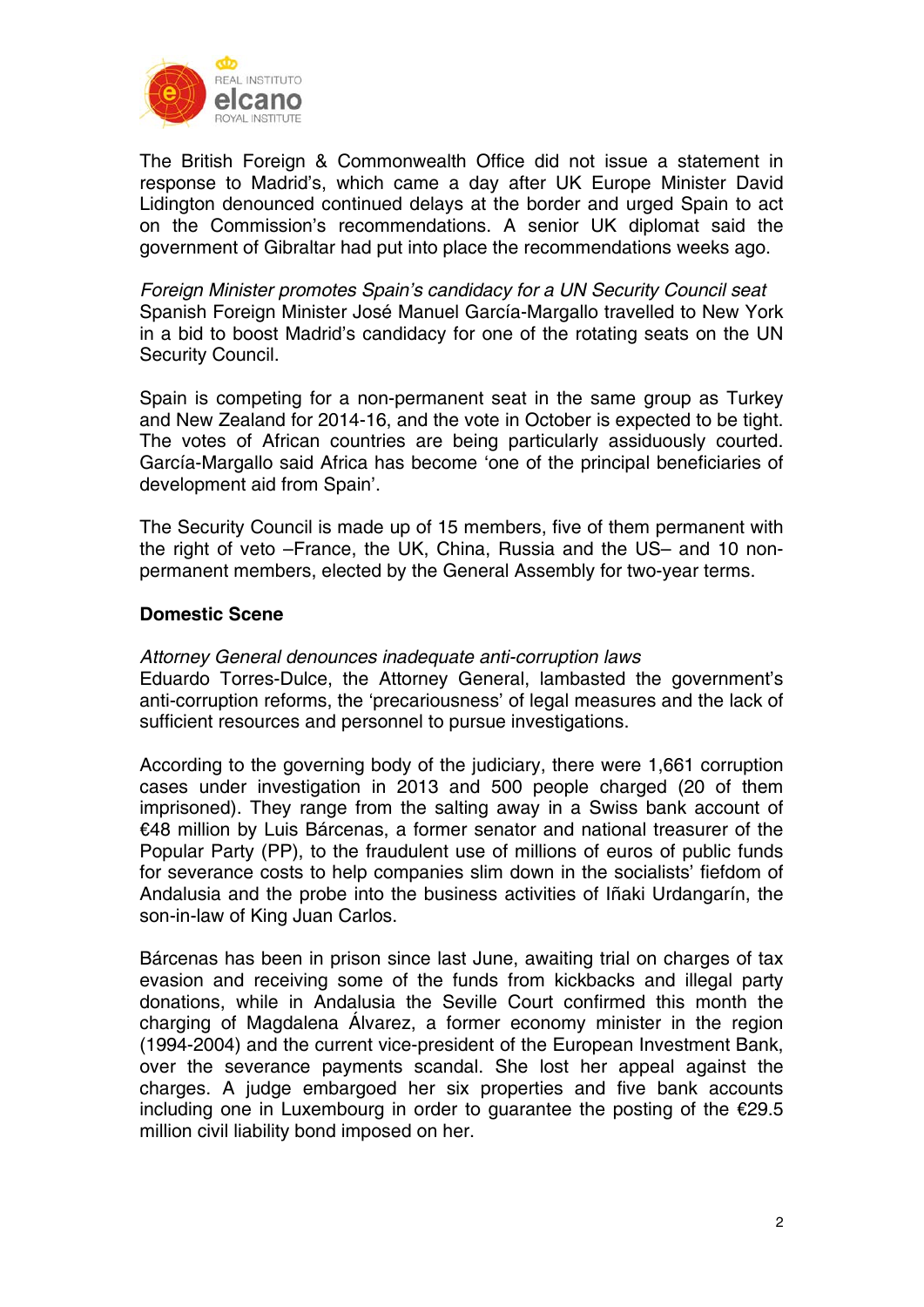

In another ongoing case, the Civil Guard arrested nine people this month for alleged irregularities in the construction of the high-speed AVE train linking Madrid and Barcelona that led to improper billing of about €6 million. The line was opened in 2008.

The Court of Auditors, which examines public sector accounts, said it had detected cost overruns and unjustified payments. The cost of the 621km track was €8.96 billion, 31% above the amount at which the project was awarded. A Barcelona court has opened an investigation into embezzlement of public funds.

Cost overruns are a regular feature of Spain's public works. They amounted to around €10 billion between 2008 and January 2014. Buying and converting the main post office in Madrid into the city's palatial town hall cost €500 million. The reforms cost €140 million, 75% more than budgeted for.

Last December the government adopted two bills on supervision of party funding and accountability of high-ranking officials, as well as a report on plans for criminal law and criminal procedure law that would strengthen the fight against corruption. Measures to modernise public administration are also under way, including a draft law on local administration reform that aims to enhance control and improve coordination between the national, regional and local administrations.<sup>1</sup>

Torres-Dulce said some of the sentences handed down in corruption trials were 'not in accordance with the seriousness that citizens demand', the justice system moved at an 'exasperatingly slow' pace and there was an 'incomprehensible lapsing of offences under the statute of limitations'.

The so-called Gürtel case in which 150 have been charged for alleged bribery, money laundering and tax evasion has been under investigation for five years and no one has yet come to trial. It took 10 years for Carlos Fabra, the long time PP boss in the province of Castellón, to come to trial on charges of embezzlement, tax fraud and trafficking of influences. He appealed last November against his sentence of four years in jail, a case that has yet to be heard. The anti-corruption unit also appealed, as he was absolved of embezzlement and influence peddling.

Torres-Dulce also criticised 'acquittals difficult to understand and with no recovery of money', 'pardons [granted by the government] to corrupt people' and 'black holes in the execution of sentences'.

<sup>1</sup> 1 See the February 2014 report by the European Commission at http://ec.europa.eu/dgs/home-affairs/what-wedo/policies/organized-crime-and-human-trafficking/corruption/anti-corruptionreport/docs/2014\_acr\_spain\_chapter\_en.pdf.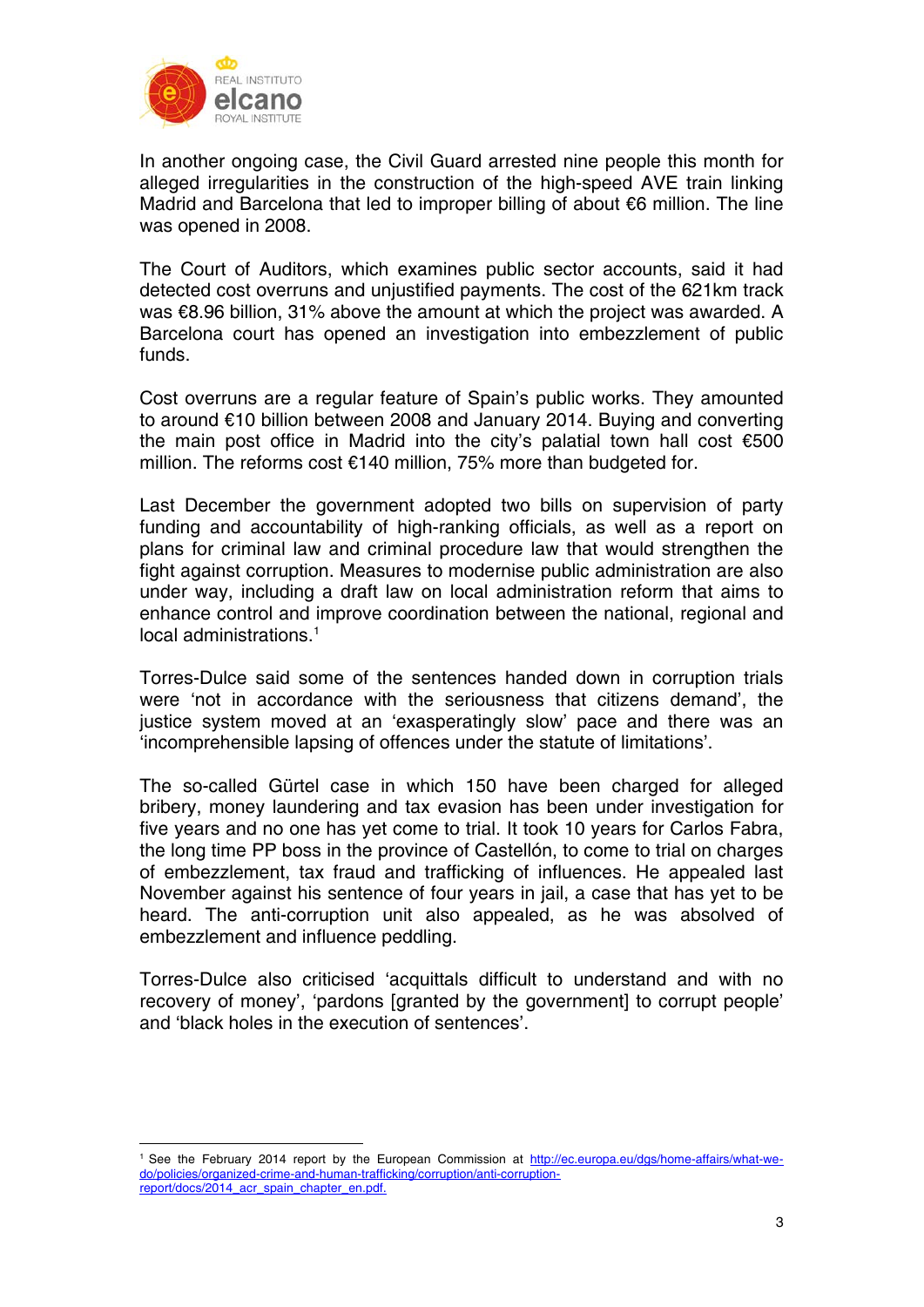

Spain dropped six points and 10 places to  $40<sup>th</sup>$  position out of 177 countries in the latest survey of international perceptions of official corruption by the Berlin-based Transparency International. Only Syria lost more points in the survey.

### *Spain's population continues to fall*

The population fell by a further 404,619 people in 2013 to 46.7 million, continuing the decline begun in 2012 (the first one since the regular census started in 1996) and due to foreigners leaving the country mainly because of the economic crisis.

The net decline in the number of foreigners registered in their nearest town hall was 545,980 (-9.8%), while the number of registered Spaniards increased by 141,361 (+0.3%) in net terms.

This system for calculating the population is considered reliable. Foreigners, in particular, have an incentive to register as it entitles them to public health care and education, although not everyone does so. Failure to register leaves individuals with no legal recourse and no access to state services or aid.

The foreigners' share of the total population (excluding naturalised Spaniards) dropped from 11.7% in 2012 to 10.7% (see Figure 1). Including naturalised Spaniards, the foreign-born population's share is higher.

|                                                                  | 2005 | 2006 |                                                   |  |  |  | 2007 2008 2009 2010 2011 2012 2013 2014(1) |
|------------------------------------------------------------------|------|------|---------------------------------------------------|--|--|--|--------------------------------------------|
| Population (mn)                                                  |      |      | 44.1 44.7 45.2 46.1 46.7 47.0 47.2 47.3 47.1 46.7 |  |  |  |                                            |
| Foreigners' share (%) 8.5 9.3 10.0 11.4 12.1 12.2 12.2 12.1 11.7 |      |      |                                                   |  |  |  | 10.7                                       |

(1) Provisional figures.

Note: the figures at 1 January of each year are based on those registered with local town halls and are rounded to the nearest decimal point.

Source: INE (National Statistics Office).

The only country among the top 20 nationalities in Spain whose number of citizens did not fall was China (+3,549 to 185,250). For the first time the Chinese in Spain have surpassed the Germans in number. The country that recorded the largest decline (see Figure 2) was the UK (-87,880), followed by Rumania (-74,745). Of the total 5 million foreigners, 2.9 million are from non-EU countries.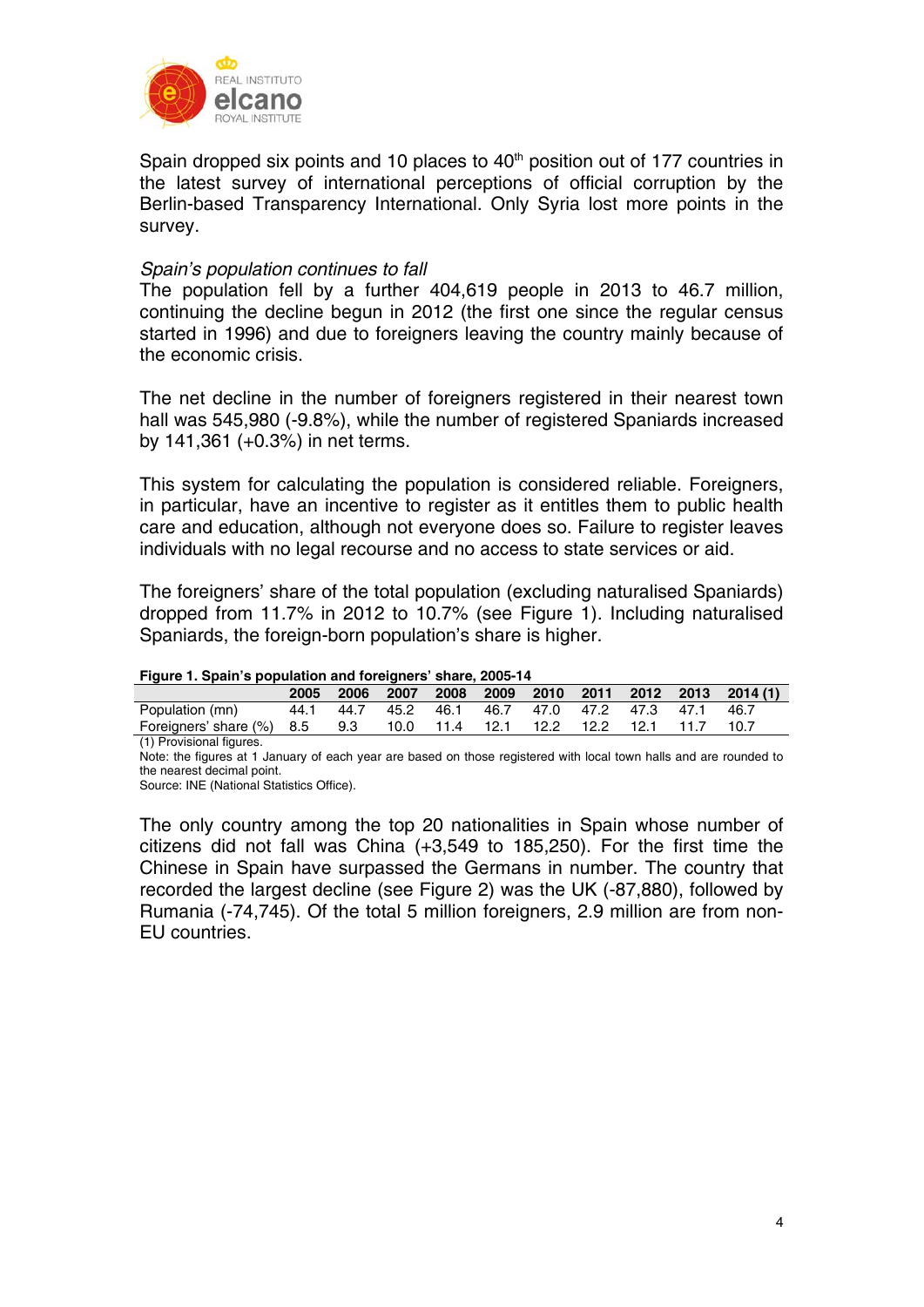

| <u>r - r -</u>             | 1 January 2014 (1) | 1 January 2013 | % of total |
|----------------------------|--------------------|----------------|------------|
| Rumania                    | 795,513            | 870,258        | 15.9       |
| Morocco                    | 771,427            | 792,158        | 15.4       |
| UK.                        | 297,299            | 385,179        | 5.9        |
| Ecuador                    | 218,189            | 263,498        | 4.4        |
| China                      | 185,250            | 181,701        | 3.7        |
| Colombia                   | 181,125            | 222,542        | 3.6        |
| Italy                      | 180,643            | 192,431        | 3.6        |
| <b>Bulgaria</b>            | 151,128            | 168,997        | 3.0        |
| <b>Bolivia</b>             | 149,949            | 173,702        | 3.0        |
| Germany                    | 138,917            | 181,900        | 2.8        |
| Other countries            | 2,111,443          | 2,113,872      | 38.7       |
| Total                      | 5,000,258          | 5,546,238      | 100.0      |
| $(1)$ Dravisianal figureas |                    |                |            |

| Figure 2. Foreign population by the top-10 countries of origin, 2013 and 2014 and % of total |  |
|----------------------------------------------------------------------------------------------|--|
| population for 2014                                                                          |  |

(1) Provisional figures.

Source: INE.

The size of foreign communities by region varies considerably (see Figure 3). Catalonia continued to have the largest one in absolute terms (1.08 million and 14.5% of its population), while Cantabria has only 34,723 (5.9% of its population). Valencia has the largest relative share –almost 15% of its population are foreigners, down from close to 17% in 2012–.

|  | Figure 3. Foreign population by Spain's regions, 2014 (% of total) |  |  |  |
|--|--------------------------------------------------------------------|--|--|--|
|  |                                                                    |  |  |  |
|  |                                                                    |  |  |  |

| Region                  | Number at 1 January 2014 (1) | % of region's population |
|-------------------------|------------------------------|--------------------------|
| Andalusia               | 657,815                      | 7.8                      |
| Aragón                  | 148,922                      | 11.2                     |
| Asturias                | 45,010                       | 4.2                      |
| <b>Balearic Islands</b> | 202,123                      | 18.3                     |
| <b>Basque Country</b>   | 140,917                      | 6.4                      |
| Canary Islands          | 266,241                      | 12.7                     |
| Cantabria               | 34,723                       | 5.9                      |
| Castilla y León         | 146,045                      | 5.9                      |
| Castilla-La Mancha      | 195,352                      | 9.4                      |
| Catalonia               | 1,085,976                    | 14.5                     |
| Extremadura             | 37.437                       | 3.4                      |
| Galicia                 | 97.863                       | 3.6                      |
| La Rioja                | 39,884                       | 12.5                     |
| Madrid                  | 876,493                      | 13.6                     |
| Murcia                  | 215,337                      | 14.7                     |
| Navarre                 | 59,363                       | 9.3                      |
| Valencia<br>$\cdots$    | 732,525                      | 14.7                     |

(1) Provisional figures.

Source: INE.

The average age of foreigners is much lower than that of Spaniards (34.9 years vs 43 years). Of the total population aged between 16 and 44, 58.4% is foreign compared with 37.1% who are Spaniards. At the other end of the age spectrum, only 6% of those over the age of 65 are foreign compared with 19.5% of Spaniards.

## *Spain's hard hit young adults desire change not revolution*

Spain's young adults have borne the brunt of the country's crisis, exemplified by an official unemployment rate of 57% for the under-25s, but they are not pressing for an economic or political revolution.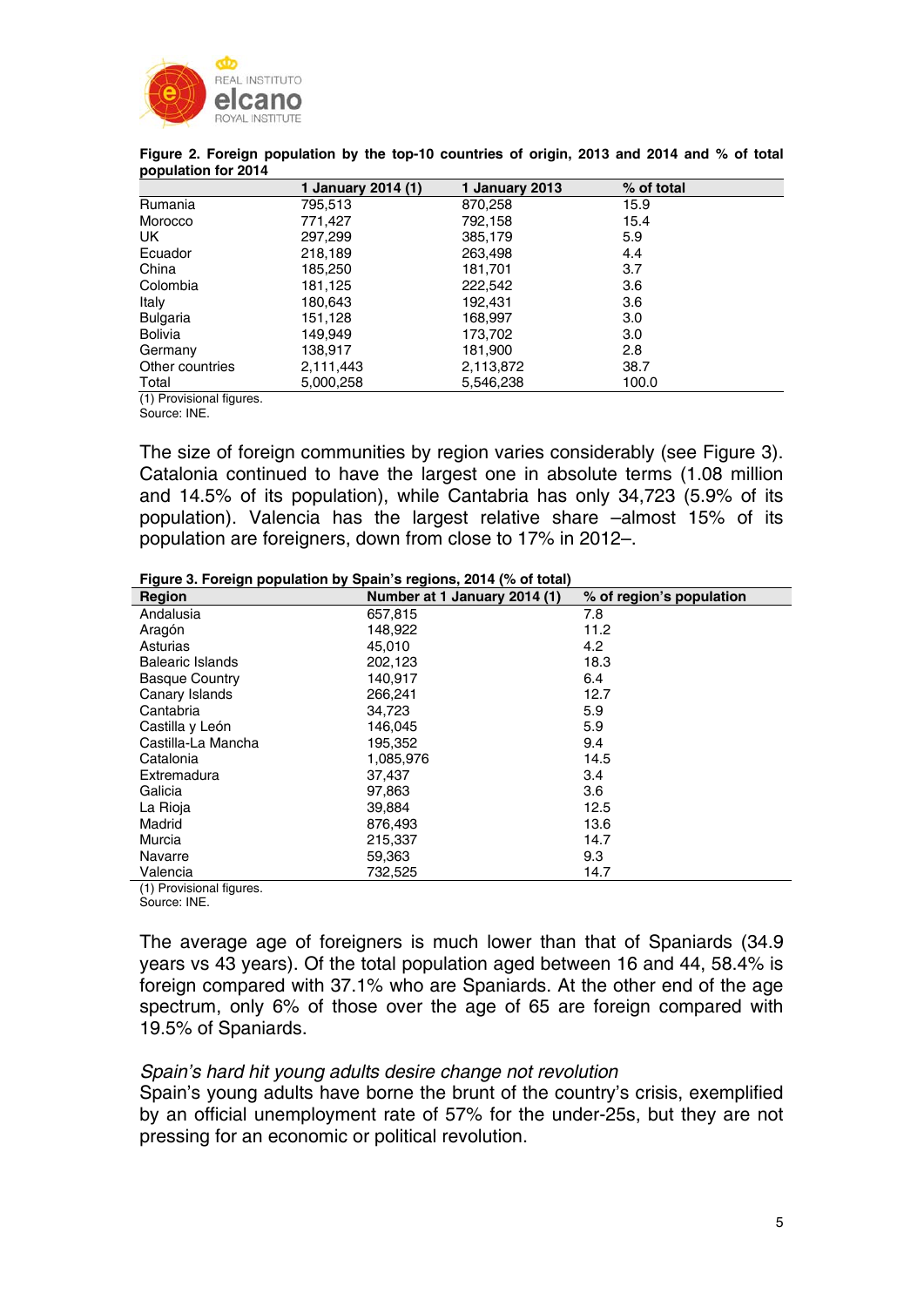

A wide-ranging survey by Metroscopia published in *El País*, the leading daily newspaper, shows them to be disenchanted with the way the political system and the economy function, but they believe in democracy. Of the total respondents, 30% classified themselves as liberal or centrist, more than the 25% of those over the age of 35 (see Figure 4).

|                           | <b>Total</b> | 18-34 year olds | Over 35 |
|---------------------------|--------------|-----------------|---------|
| Radical right wing        |              |                 |         |
| Conservative              | 10           | 6               |         |
| Liberal                   | 14           | 17              | 12      |
| <b>Christian Democrat</b> |              |                 | 8       |
| Centrist                  | 13           | 13              | 13      |
| Social democrat           | 12           | 12              | 12      |
| Socialist                 | 16           | 16              | 15      |
| Anarchist                 |              |                 |         |
| Radical left wing         |              |                 |         |
| None of these             | 22           | 26              | 20      |
|                           |              |                 |         |

#### **Figure 4. With which of the following political tags do you identify with most or feel closest to?**

Source: Metroscopia.

One-third (34%) said they wanted to keep the current system of autonomous regions (29% those over 35) and 13% were in favour of allowing a region to break away and become independent, higher than the 9% for the rest of the adult population (see Figure 5).

#### **Figure 5. Which of the following forms of organising the Spanish state do you prefer?**

|                                                                                                     | Total | 18-34 year olds | Over 35 |
|-----------------------------------------------------------------------------------------------------|-------|-----------------|---------|
| A state with a central government and no autonomous regions                                         | 23    | 16              | 26      |
| A state with autonomous regions like now                                                            | 29    | 34              | 27      |
| A state with autonomous regions, and with more powers than<br>now                                   | 13    | 18              | 11      |
| A federal state in which the autonomous regions are states but<br>to continue to form part of Spain | 18    | 16              | 19      |
| A state which allows the autonomous regions to become<br>independent states                         | 10    | 13              | 9       |
| Source: Motroccopia                                                                                 |       |                 |         |

Source: Metroscopia.

Reflecting the whopping jobless rate and increasing migration, three-quarters of felt Spain did not offer good future prospects, substantially higher than the 64% of those over the age of 35 (see Figure 6). For the first time in many years, Spain has a generation that will not live as well as their parents.

#### **Figure 6. How would you describe Spain today?**

|                                                  | 18-34 year olds |    |     | Over 35 |     | <b>Total</b> |  |
|--------------------------------------------------|-----------------|----|-----|---------|-----|--------------|--|
|                                                  | Yes             | No | Yes | No      | Yes | <b>No</b>    |  |
| Innovative and stimulating creativity            | 21              | 78 | 28  | 69      | 26  |              |  |
| With good prospects for the future               | 23              | 76 | 33  | 64      | 30  | 67           |  |
| Concerned about the future of new<br>generations | 17              | 83 | 25  | 73      | 23  | 75           |  |
| Clear ideas on its place in the world            | 28              | 70 | 36  | 59      | 34  | 62           |  |
| Source: Metroscopia.                             |                 |    |     |         |     |              |  |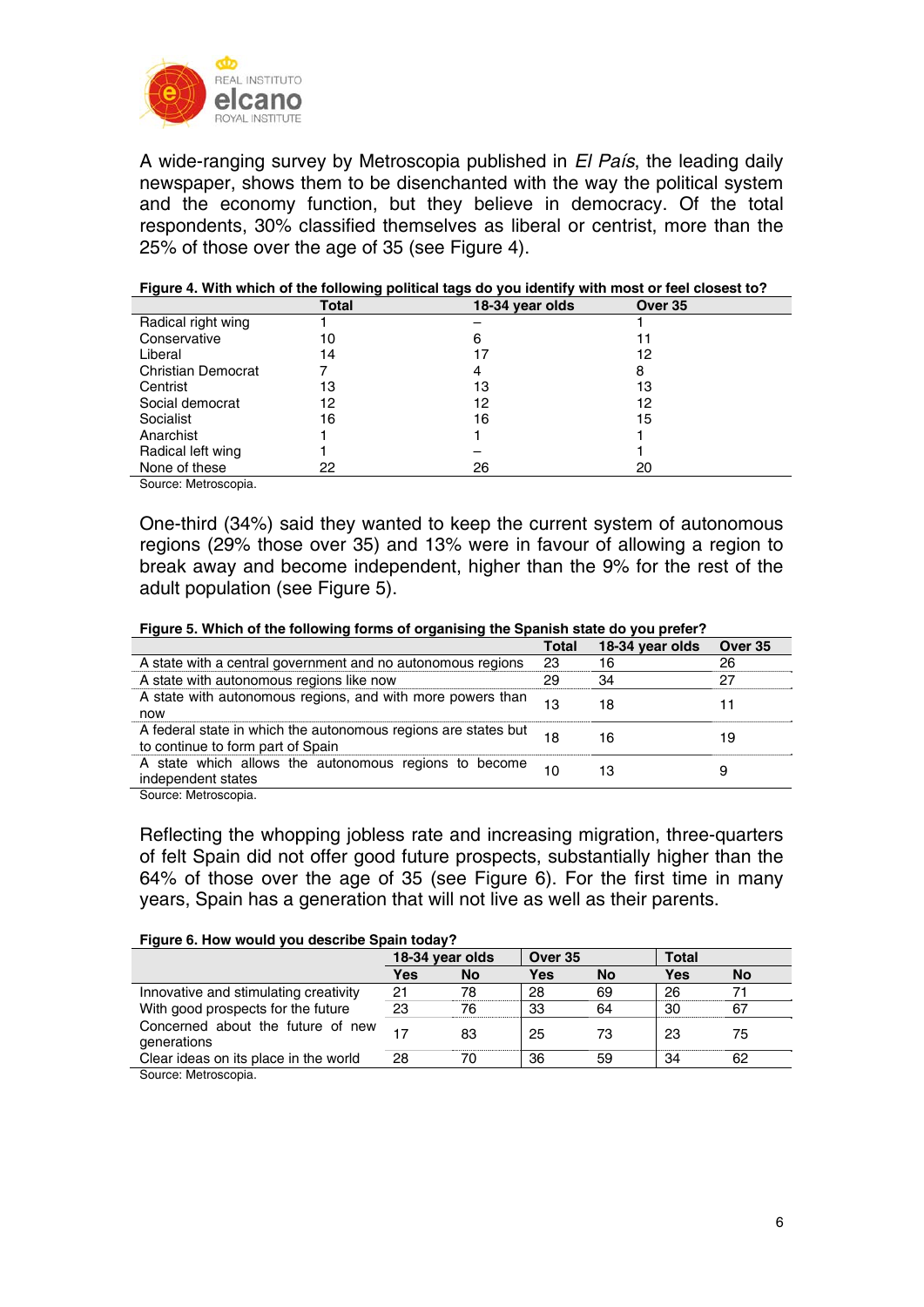

Only 10% said they were practising Roman Catholics, less than half the proportion of those over 35, and 39% said they were atheist or agnostic, more than double the proportion of older adults. As regards abortion, which the government intends to curtail by ending women's right to have it on demand (approved in 2010), 72% said they wanted to keep the present system. Only 6% supported the reform which would allow abortion only in the case of rape or when there was a risk to the women's mental or physical health. The respective figures for those over the age of 35 are 56% and 10%.

Although there is growing support for a restoration of a republic (the last one was abolished when General Franco won the civil war in 1939), 64% said the monarchy (re-established in 1975) was firmly consolidated under King Juan Carlos and the Crown would pass to Prince Felipe normally.

## *Education system ranked 29th out of 40 countries*

Spain is in 29<sup>th</sup> place in a global education league table, which is topped by South Korea. Three other Asian countries and Finland make up the top five (see Figure 7).

| Figure 7. Index of cognitive skills and education attainment, ranking of selected countries (1) |  |
|-------------------------------------------------------------------------------------------------|--|
|                                                                                                 |  |

| Rank                                                                                                                                                                                                                                                                                                                          | <b>Rank</b>        |
|-------------------------------------------------------------------------------------------------------------------------------------------------------------------------------------------------------------------------------------------------------------------------------------------------------------------------------|--------------------|
| 1. South Korea (2)                                                                                                                                                                                                                                                                                                            | 14. US (11)        |
| 5. Finland (5)                                                                                                                                                                                                                                                                                                                | 23. France (18)    |
| 6. UK(8)                                                                                                                                                                                                                                                                                                                      | 25. Italy (24)     |
| 10. Poland (16)                                                                                                                                                                                                                                                                                                               | 29. Spain (28)     |
| 12. Germany (12)                                                                                                                                                                                                                                                                                                              | 40. Indonesia (37) |
| $(1)$ $\alpha$ $1$ $\alpha$ $1$ $\alpha$ $1$ $\alpha$ $1$ $\alpha$ $1$ $\alpha$ $1$ $\alpha$ $1$ $\alpha$ $1$ $\alpha$ $1$ $\alpha$ $1$ $\alpha$ $1$ $\alpha$ $1$ $\alpha$ $1$ $\alpha$ $1$ $\alpha$ $1$ $\alpha$ $1$ $\alpha$ $1$ $\alpha$ $1$ $\alpha$ $1$ $\alpha$ $1$ $\alpha$ $1$ $\alpha$ $1$ $\alpha$ $1$ $\alpha$ $1$ |                    |

(1) Out of 40 countries. Ranking in 2012 in brackets. Source: Pearson/Economist Intelligence Unit.

The rankings, compiled for Pearson by the Economist Intelligence Unit, are based upon an amalgamation of international tests and education data, including the OECD's Pisa tests, and two major US-based studies, Trends in International Mathematics and Science Study (Timss) and Progress in International Reading Literacy Study (Pirls). They also include highereducation graduation rates.

## *Seven young Spanish universities among the world's top 100*

Spain has seven young universities (those created less than 50 years ago) in the world's top 100, the fourth largest number after the UK, Australia and the US, according to the latest ranking by *Times Higher Education* (THE).

Pompeu Fabra in Barcelona is ranked 14<sup>th</sup> (see Figure 8) and is also the best classified in the THE's general ranking of universities in 164<sup>th</sup> position. The first ranked Spanish university in the other main ranking (conducted by the University of Shanghai) is the Autónoma in Barcelona in 200<sup>th</sup> place.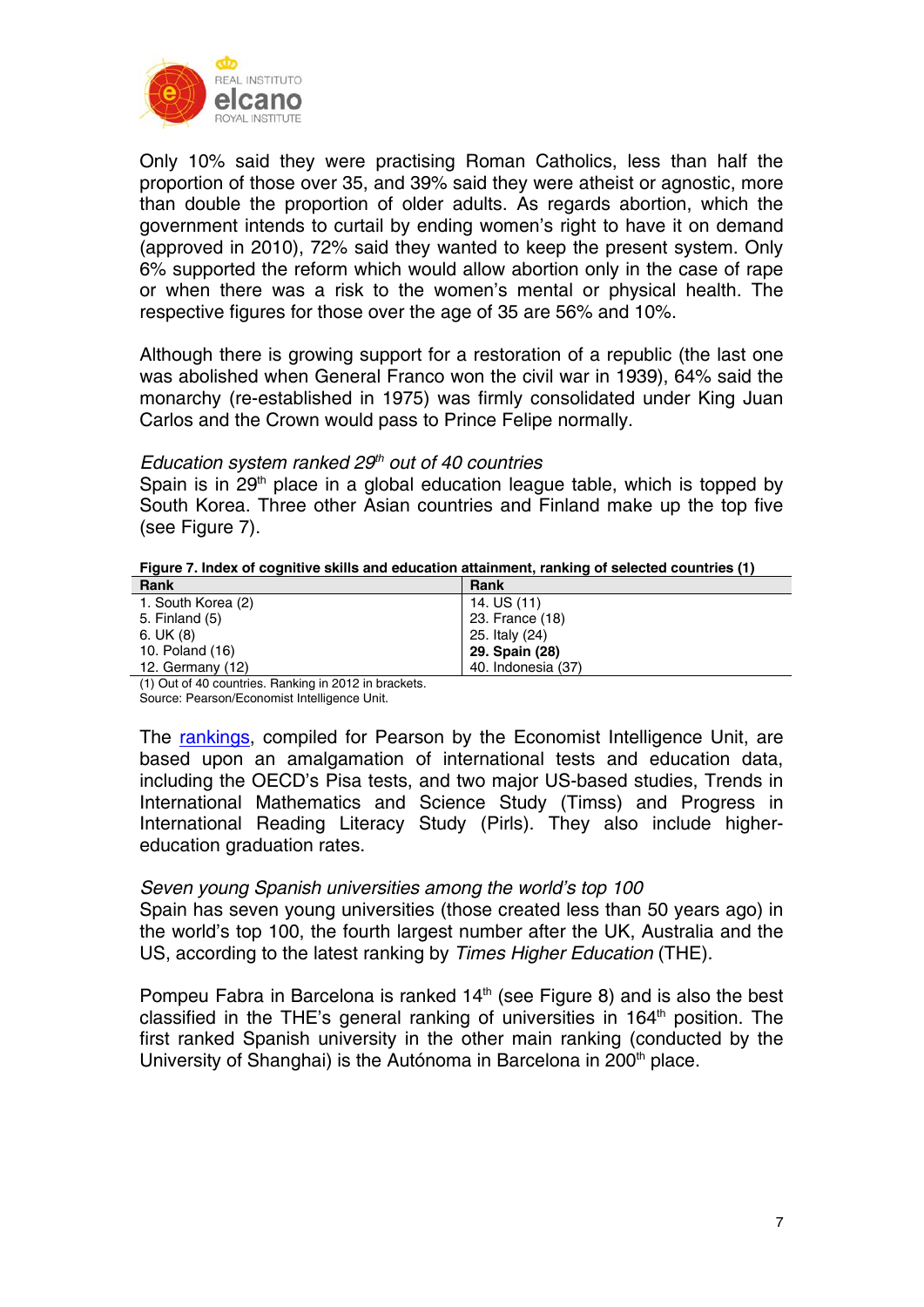

#### **Figure 8. Ranking of Young Spanish universities in the top 100**

| Rank   | <b>University and score</b>  |
|--------|------------------------------|
| 14.    | Pompeu Fabra (51.2)          |
| 23.    | Autónoma Barcelona (44.9)    |
| 58.    | Autónoma Madrid (37.1)       |
| 66.    | Rovira I Virgili (36.2)      |
| 76.    | Vigo (34.2)                  |
| 77.    | Polytechnic Valencia (33.9)  |
| 95.    | Polytechnic Catalonia (30.4) |
| $\sim$ | すいこう こうせいしょう すいしょうせいふ        |

Source: Times Higher Education.

*Spain ranked third in equality for lesbian, gay, bisexual, trans and intersex people in Europe* 

Spain is classified third out of 49 countries in equality for lesbian, gay, bisexual, trans and intersex (LGBTI) people in Europe, reflecting the advances in favour of LBGTI people in recent years, according to ILGA Europe (see Figure 9).

The index is based on six categories: equality and non-discrimination, family, bias motivated speech/violence, legal gender recognition, freedom of assembly, association and expression, and asylum.

**Figure 9. Ranking in equality for lesbian, gay, bisexual, trans and intersex people in Europe** 

|                | Score out of 100 |
|----------------|------------------|
| 1. UK          | 82               |
| 2. Belgium     | 78               |
| 3. Spain       | 73               |
| 4. Netherlands | 70               |
| 5. Norway      | 68               |
| 6. Portugal    | 67               |
| 7= France      | 64               |
| 7= Iceland     | 64               |
| 9. Denmark     | 60               |
| 10. Malta      | 57               |

Source: ILGA.

# **The Economy**

*Economy grows at fastest pace in six years, but unemployment rate inches up*  The economy grew by 0.4% in the first three months of 2014, the fastest quarterly rise in the last six years, but the unemployment rate, based on a quarterly survey of households, edged up to 25.9% (5.9 million people) at the end of March from a revised 25.7% at the end of 2013. The jobless rate for foreigners was 37% compared with 24% for Spaniards.

The government upgraded its GDP growth forecast for this year to 1.2% and 1.8% in 2015, up from 0.7% and 1.2%, respectively, after shrinking 1.2% last year. The European Commission followed suit, with forecasts of 1.1% and 2.1%, respectively.

Growth in the first quarter was more balanced as it came from a modest recovery in domestic demand, fuelled by a rise in household spending, and not just from the continued boom in exports which could tail off this year.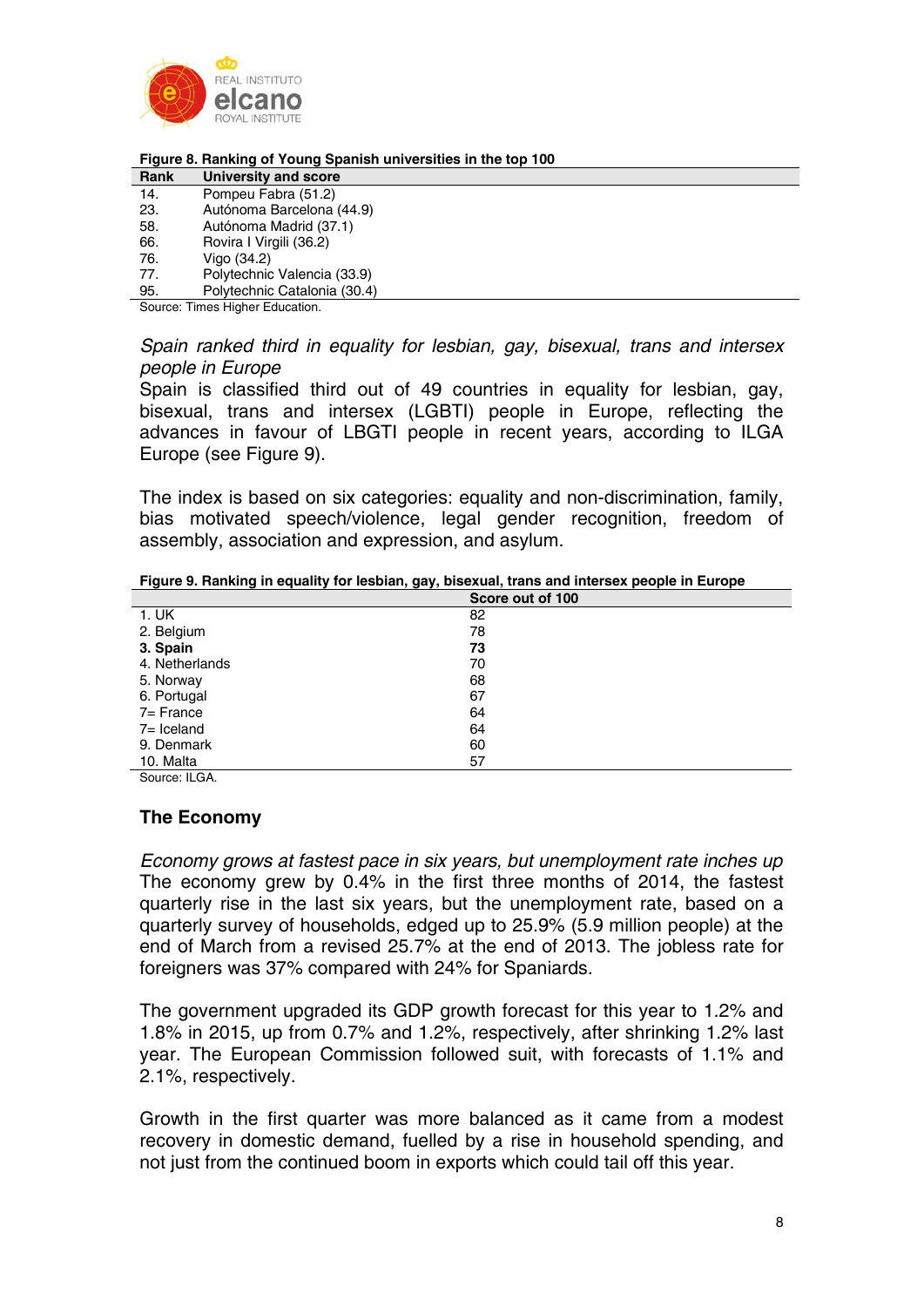

Exports grew 3.2% year-on-year in the first quarter to €58.4 billion compared with a 7% rise in imports to €64.9 billion. The trade deficit remained low at €6.6 billion, but was 60% above that in the same period of 2013.

But the stronger GDP growth is not yet denting unemployment, though the destruction of jobs (184,600 in the first quarter, the smallest decline in a first quarter since 2008) looks as if it is finally bottoming out. The first quarter, moreover, is traditionally a bad one for job creation, including before the crisis.

The total number of jobholders stood at 16.96 million, the lowest figure since 2002, according to the National Statistics Institute (INE). The labour force dropped by 187,000 people in the first quarter to 22.88 million, as the longterm unemployed, immigrants and people over 60 stopped seeking work. Only 1.9 million of the 5.9 million jobless are receiving unemployment benefits, according to a study by the May 1 Foundation. The Employment Ministry puts this number at 2.6 million.

While the figures provided by the broader measure of unemployment were disappointing, the number of registered unemployed (based on those recorded in the government's employment offices and released each month) fell by 111,565 in April to 4.7 million, the largest fall for that month since existing records began in 2011 and 1.2 million fewer than the stated figure. More than half the rise in social security affiliation in April of 133,765 was due to the hotel and catering trade (69,725). Tourism is shaping up for another record year (the government forecasts 63.6 million visitors, up 5%).

The higher stated figure for the unemployed includes people who say they want to work but who are not registered as jobless because they do not think it worthwhile, they are not really interested in working or wish to avoid controls as they are working in the black economy.

Stated unemployment rates varied considerably by region (see Figure 10), with Andalusia's the highest (34.9%) and Navarre's the lowest (17.1%).

|                         | $\%$ |
|-------------------------|------|
| Andalusia               | 34.9 |
| Aragón                  | 22.8 |
| Asturias                | 22.7 |
| <b>Balearic Islands</b> | 26.7 |
| <b>Basque Country</b>   | 17.3 |
| Canary Islands          | 32.5 |
| Cantabria               | 20.9 |
| Castilla y León         | 22.2 |
| Castilla-La Mancha      | 30.3 |
| Catalonia               | 22.1 |
| Extremadura             | 32.1 |
| Galicia                 | 23.2 |
| La Rioja                | 19.5 |
| Madrid                  | 20.4 |
| Murcia                  | 27.7 |
| Navarre                 | 17.1 |
| Valencia                | 28.0 |
| Spain                   | 25.9 |
| Source: INE.            |      |

**Figure 10. Stated unemployment rates by region (%), March 2014**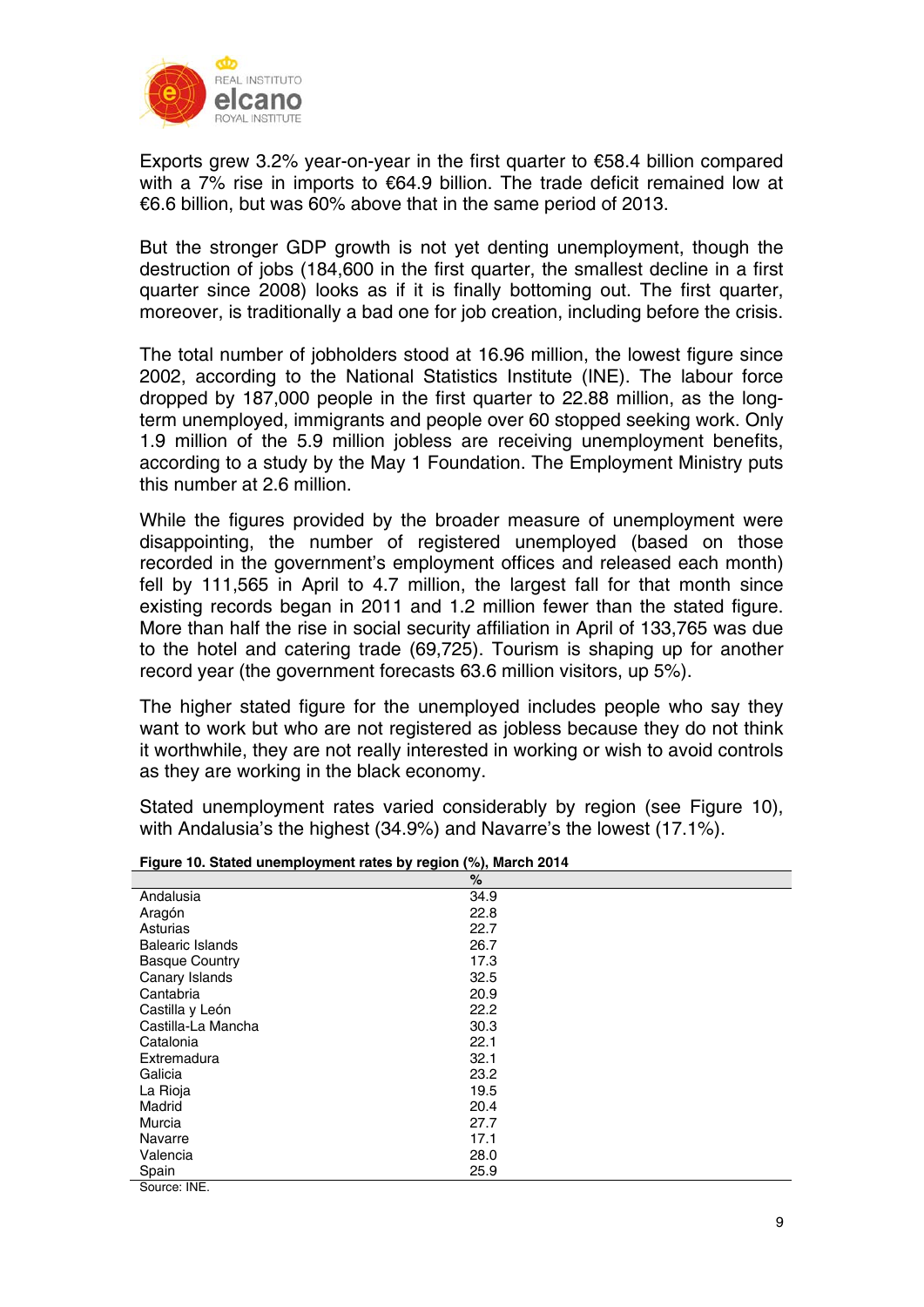

In a jobs related scandal, the regional government of Andalusia estimated the fraudulent use of public funds for training courses at €1 million.

Spain's recession has wrought structural changes in employment. The share of total workers on temporary contracts dropped from 34.1% in 2006 to 23.4% last year, while those with part time jobs increased from 12.6% to 15.9% (see Figures 11 and 12). Temporary workers were the first to lose their jobs as of 2008, particularly in the construction and property sectors, while more people are taking on part time jobs to make ends meet.

|         | 2013 | 2006 |
|---------|------|------|
| Poland  | 26.8 | 27.3 |
| Spain   | 23.4 | 34.1 |
| France  | 16.4 | 14.8 |
| EU-28   | 13.8 | 14.5 |
| Germany | 13.5 | 14.6 |
| Italy   | 13.2 | 13.1 |
| UK      | 6.1  | 5.7  |

**Figure 11. Temporary employees as percentage of total employees, 2006 and 2013** 

Source: Eurostat.

|  |  |  |  |  | Figure 12. Part time employment as percentage of total employment, 2009 and 2013 |
|--|--|--|--|--|----------------------------------------------------------------------------------|
|--|--|--|--|--|----------------------------------------------------------------------------------|

| --           |      |      |
|--------------|------|------|
|              | 2013 | 2009 |
| Netherlands  | 50.0 | 47.7 |
| Germany      | 26.2 | 25.3 |
| UK           | 25.5 | 25.0 |
| <b>EU-28</b> | 19.5 | 18.1 |
| France       | 18.1 | 17.2 |
| Italy        | 17.7 | 14.1 |
| Spain        | 15.9 | 12.6 |

Source: Eurostat.

The government announced that around 600,000 jobs would be created in 2014 and 2015, but this would not make up for the roughly 1 million jobs lost between now and when the Popular Party returned to power at the end of 2011.

The jobs forecast is contained in the new stability programme for 2014-2017 sent to the European Commission (see Figure 13). The European Commission's forecasts for 2014-2015 are similar to the government's (see Figure 14).

|  | Figure 13. Spanish government's economic forecasts, 2014-17 |  |
|--|-------------------------------------------------------------|--|
|  |                                                             |  |

|                         | 2014 | 2015  | 2016  | 2017 |  |
|-------------------------|------|-------|-------|------|--|
| GDP growth $(\%)$       | 1.2  | 1.8   | 2.3   | 3.0  |  |
| Jobless rate (%)        | 24.9 | 23.3  | 21.7  | 19.8 |  |
| Employment growth (%)   | 0.6  | 1.2   | 1.5   | 2.3  |  |
| Private consumption (%) | 1.4  | 1.8   | 2.3   | 2.8  |  |
| Budget deficit (% GDP)  | 5.5  | 4.2   | 2.8   |      |  |
| Public debt (% of GDP)  | 99.5 | 101.7 | 101.5 | 98.5 |  |

Source: Economy and Competitiveness Ministry.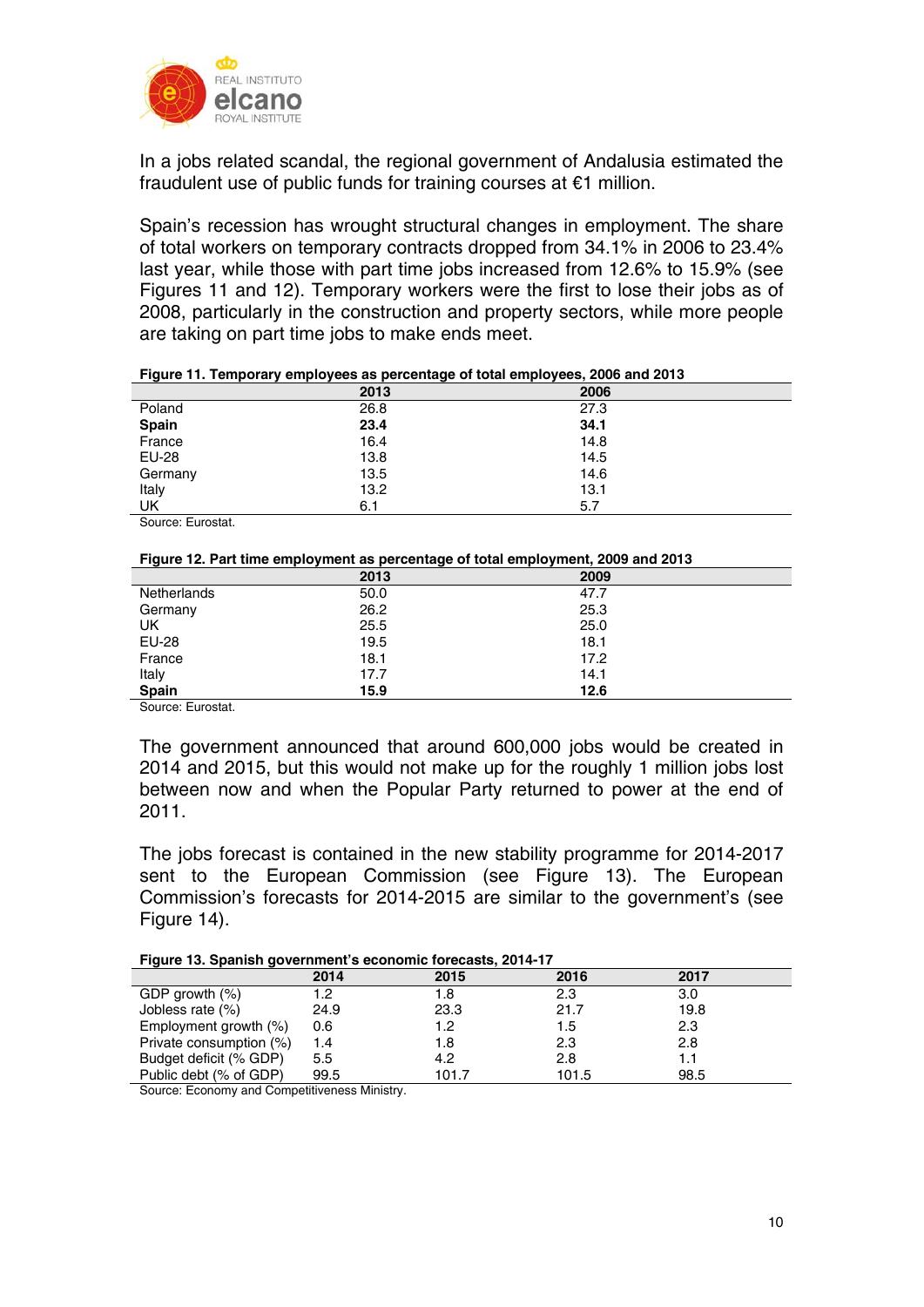

| $\sim$ . Then the contract of the contract of the contract of the contract of the contract of $\sim$ |                  |       |  |  |
|------------------------------------------------------------------------------------------------------|------------------|-------|--|--|
|                                                                                                      | 2014             | 2015  |  |  |
| Spain GDP growth (%)                                                                                 | 1.1              | 2.1   |  |  |
| Euro zone                                                                                            | 1.2 <sub>2</sub> | 1.7   |  |  |
| Spain Unemployment rate (%)                                                                          | 25.5             | 24.0  |  |  |
| Euro zone                                                                                            | 11.8             | 11.4  |  |  |
| Spain Budget deficit (% of GDP)                                                                      | 5.6              | 6.1   |  |  |
| Euro zone                                                                                            | 2.6              | 2.5   |  |  |
| Spain Public debt (% of GDP)                                                                         | 100.2            | 103.8 |  |  |
| Euro zone                                                                                            | 89.5             | 89.2  |  |  |

**Figure 14. European Commission's forecasts for Spain and the euro zone, 2014-15** 

Source: European Commission.

The growth in state pension payments will be limited to 0.25% a year between 2014 and 2017, which means a fall in real terms. The social security once buoyant accounts have been severely eroded by the crisis.

*Government to create massive database to combat money laundering and terrorism funding* 

The government is to establish a huge database to monitor everyone's banking activities in Spain, in a stepped up fight against money laundering and the funding of terrorism.

Banks will have the legal obligation to provide information on all customers' accounts. The database will be available to prosecutors, police officers, intelligence agents and tax inspectors under certain conditions.

The database is in line with the recommendations of the Financial Action Task Force, to which Spain and 35 other countries belong. France and Germany are so far the only countries to have adopted the system.

The branches of Spanish banks in other countries will, however, not be subject to this system, and nor will non-Spanish banks that have business in tax havens.

*Share of income of top earners in Spain grows much less than that of most other OECD countries* 

The income of the top 1% of earners in Spain rose from 7.5% of total pre-tax income to 8.2% in 2010, far less than that in the US, the UK and, surprisingly, Finland which has a history of a more equal income distribution, according to a new report by the OECD, the Paris-based think tank (see Figure 15).

|                         |      | Figure 15. Shares of top 176 incomes in total pre-tax income, 1961-2012 for closest) |
|-------------------------|------|--------------------------------------------------------------------------------------|
| <b>Country and year</b> | 2012 | 1981                                                                                 |
| US (2012)               | 19.3 | 8.2                                                                                  |
| UK (2011)               | 12.9 | 6.7                                                                                  |
| Germany (1998)          | 12.7 | 10.7                                                                                 |
| Italy (2009)            | 9.4  | 6.9                                                                                  |
| <b>Spain (2010)</b>     | 8.2  | 7.5                                                                                  |
| France (2009)           | 8.1  | 7.6                                                                                  |
| <b>Finland (2009)</b>   | 7.5  | 4.3                                                                                  |
| Netherlands (2012)      | 6.3  | 5.9                                                                                  |

**Figure 15. Shares of top 1% incomes in total pre-tax income, 1981-2012 (or closest)** 

Source: Focus on Top Incomes and Taxation in OECD Countries, OECD.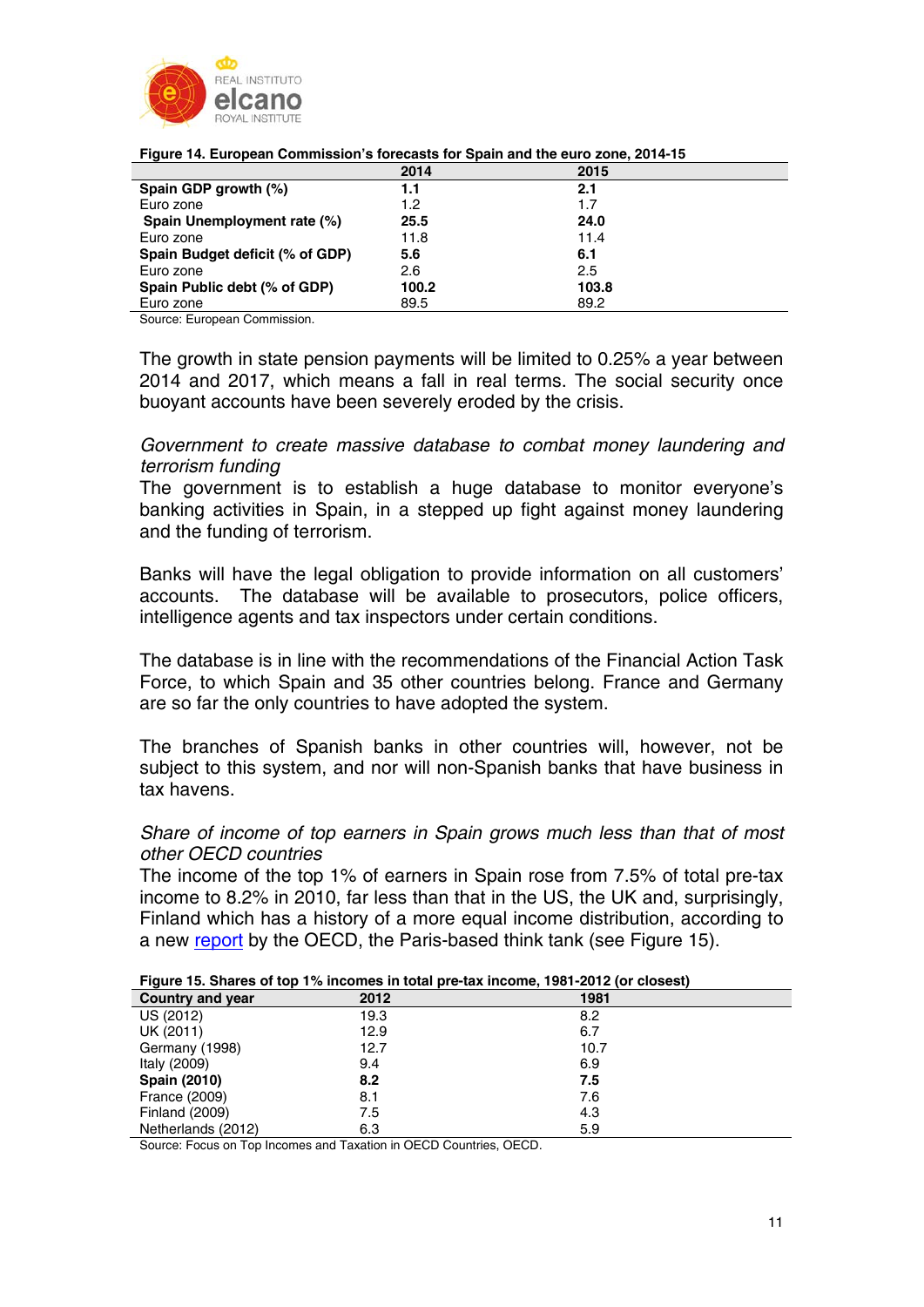

Income inequality has become a hot topic, exemplified by the extraordinary success of the recent book *Capital in the Twenty-First Century* by the French economist Thomas Piketty.

Tax reforms in almost all OECD countries over the past 30 years have substantially cut top personal income tax rates, with the average rate falling from 66% in 1981 to 43% in 2013. This reduction has been closely associated with rising top income shares. Other taxes which play a role for top incomes were also lowered: the average statutory corporate income tax rate declined from 47% to 25% and taxes on dividend income for distributions of domestic source profits fell from 75% to 42%.

Spain's tax path has been different: a proper system did not come into force until after the death of General Franco in 1975. The number of taxpayers has increased from below 2 million in 1977 to around 19.5 million.

From 1975 up to the crisis, the top percentile managed to 'capture' a very large fraction of the growth in pre-tax incomes: around 47% of total growth went to the top 1% in the US, 37% in Canada and above 20% in Australia and the UK. By contrast, in Nordic countries, but also in France, Italy, Portugal and Spain it was the bottom 99% of the population that benefited more (see Figure 16).

#### **Figure 16. Share of income growth going to income groups from 1975-2007**

|         | Top $1\%$ | <b>Top 10%</b> | Bottom 90% |
|---------|-----------|----------------|------------|
| US      | 46.9      | 35.0           | 18.1       |
| Canada  | 37.3      | 28.7           | 34.0       |
| UK      | 24.3      | 29.6           | 46.1       |
| Italy   | 11.5      | 21.9           | 66.6       |
| France  | 11.4      | 20.2           | 68.4       |
| Spain   | 10.1      | 20.1           | 69.8       |
| Denmark | 2.5       | 7.7            | 89.8       |

Source: Focus on Top Incomes and Taxation in OECD Countries, OECD.

#### *Spain's position in the world economy*

Spain generated just over 2% of global GDP based on exchange rates and 1.6% in purchasing power parity (PPP2 ) terms in 2011, the latest comparative benchmark year, according to new data published by the International Comparison Programme (see Figure 17).

| Figure 17. Share of world GDP in % |  |  |  |  |
|------------------------------------|--|--|--|--|
|                                    |  |  |  |  |

| . .       | Based on exchange rates (%) | <b>Based on PPPs (%)</b> |
|-----------|-----------------------------|--------------------------|
| France    | 4.0                         | 2.6                      |
| Germany   | 5.2                         | 3.7                      |
| Italy     | 3.1                         | 2.3                      |
| Spain     | 2.1                         | 1.6                      |
| UK        | 3.5                         | 2.4                      |
| <b>US</b> | 22.1                        | 17.1                     |
| China     | 10.4                        | 14.9                     |

Source: International Comparison Programme, OECD.

<sup>1</sup> <sup>2</sup> PPPs are the relevant currency conversion rates to make international comparisons of economic activity. Unlike exchange rates, they correct for differences in price levels across countries.